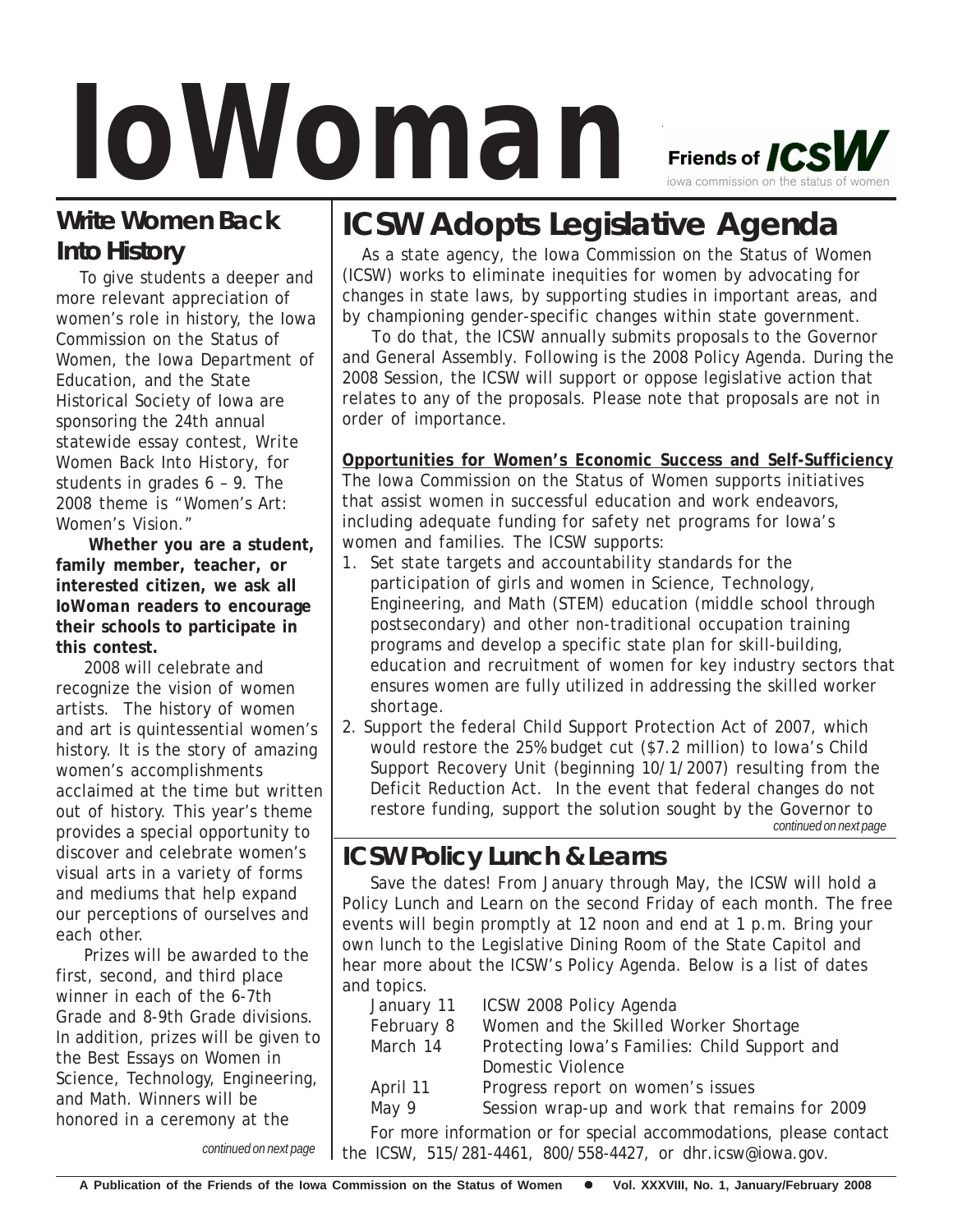identify \$4.6 million in state matching funds to assist children and families in collecting child support.

- 3. Funding of \$85,000 to ICSW for Women, Workforce and Money programming for ongoing focus on women in non-traditional occupations, wage equity, and financial literacy.
- 4. Restore \$93,000 in funding (for a total of \$185,000) to ICSW for Iowa New Choices, a network of programs that provide intensive case management and workforce supports not otherwise available for displaced homemakers, single parents, and female exoffenders.
- 5. Establishing a vehicle for 12 weeks of partial wage compensation for a person taking family and medical leave.

### **Women's Safety and Health**

The Iowa Commission on the Status of Women supports legislation aimed to improve health care access and ensure victims of violence are adequately protected from violence. The ICSW supports:

- 1. Amending Code of Iowa Chapter 724.26 into alignment with federal law that prohibits persons who have been convicted of a domestic violence misdemeanor or who are subject to a nocontact order from possessing firearms.
- 2. Amending Code of Iowa Chapter 916 to strengthen the rights of sexual assault victims with comprehensive enumerated rights, such as the right to the presence of a victim counselor, the right to a medical exam at no cost to the victim, the right to law enforcement assistance, the right to seek a no-contact order, and the right to register as a victim in order to receive notification of proceedings.
- 3. Increased funding of \$24,000 to the ICSW for training on issues of violence against women.
- 4. Increased funding for women's health issues, including mammography, colposcopy, breast, cervical and ovarian cancer screenings; reproductive health services including chlamydia screenings, HPV vaccine, and family planning services; and statewide comprehensive adolescent pregnancy prevention programs.

### **Gender Equity and Equal Justice for Women**

By its very mission, the Iowa Commission on the Status of Women supports full equality for Iowa women and girls. The ICSW supports:

- 1. Gender balance on boards and commissions of political subdivisions of the state.
- 2. Extend the deadline for filing civil rights complaints from 180 to 300 days
- 3. Establish a gender-specific continuum of care for females in the juvenile justice system, beginning with restricting all 100 placements at the Iowa Juvenile Home to females.
- 4. Expand state funding and the use of evidence-based practices for the Star Therapeutic Community Program at the Iowa Correctional Institution for Women and community-based correction facilities.

State Capitol in March 2008.

Teachers who sponsor the winning students' essays will receive classroom resources. All winners and finalists will receive a certificate of participation signed by the Governor.

Guidelines can be found on the Women's History Page of the ICSW website, www.state.ia.us/ government/dhr/sw/

wom\_history/index.html.

With questions, contact Lori SchraderBachar at ICSW, 515/281-4470 or 800/558-4427 or by e-mail,

lori.schraderbachar@iowa.gov.

# **ICSW Welcomes New Staff Member**

Joanne Sackett Parker is the ICSW's new Administrative Assistant, replacing Ellen Failor, who retired this summer.

Parker began her duties in mid-November.

She is a native Iowan and Grinnell College graduate who returned to the state in 2003 after 10 years of living and working in the Western/ Southwestern United States. Parker spent four years working in Phoenix, Arizona both as a Management and Budget Analyst and Employee Benefits Coordinator for Maricopa County. Prior to that, she worked for the United States Olympic Committee at the Olympic Training Center in Colorado Springs, Colorado. Since returning to Iowa and until being hired by the ICSW in November, she was a Title Researcher for Iowa Title Company in West Des Moines.

Parker may be contacted at 515/281-4461, 800/558-4427 or joanne.parker@iowa.gov. Welcome, Joanne!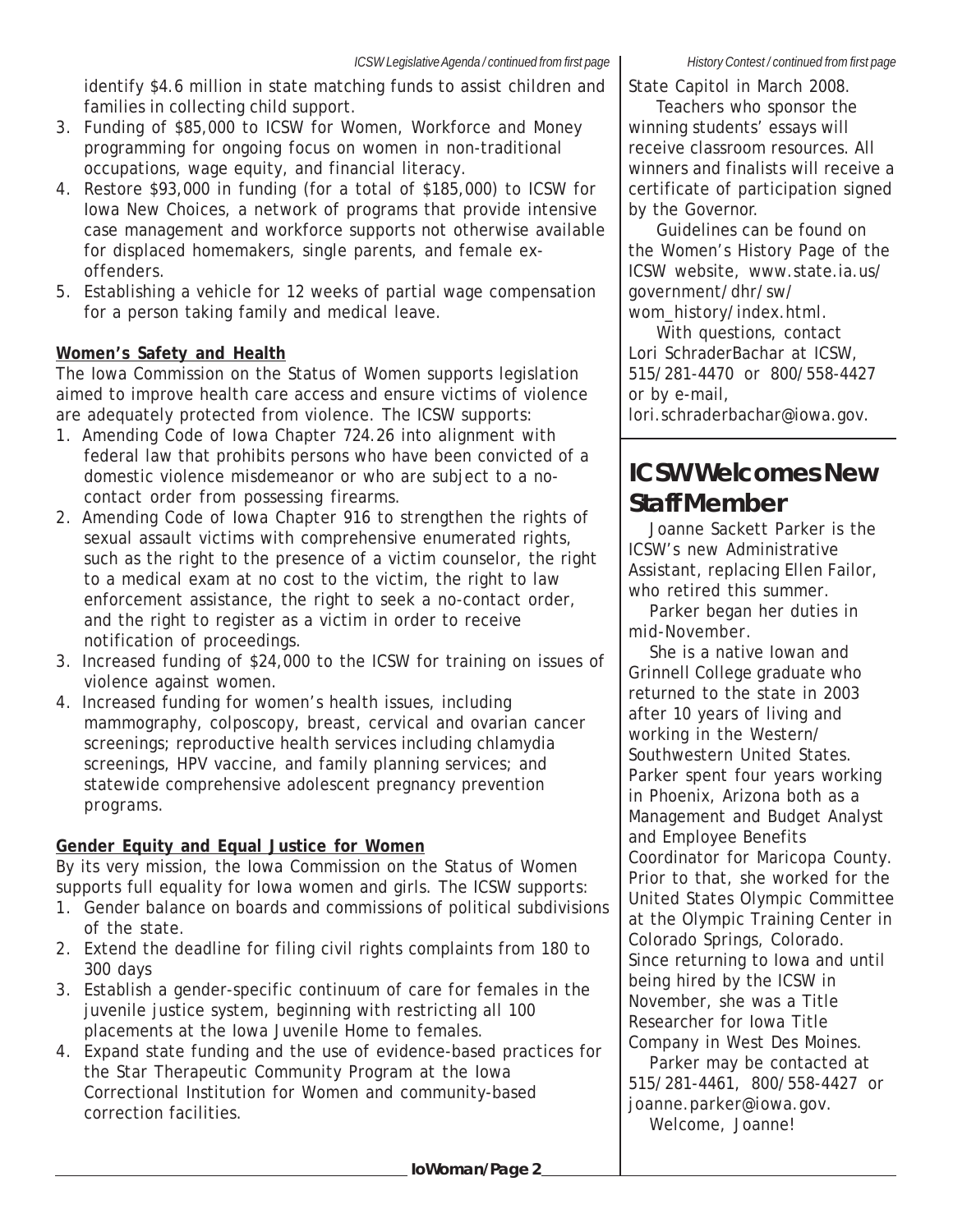# **Message from the Division Administrator**

Dear Friends,

The opportunity to serve as Administrator of the Iowa Commission on the Status of Women is at once humbling and thrilling. Building on the Commission's respected reputation, the inspiring leadership of Charlotte Nelson, and the strong commitment of the Governor's Office to women's issues, my ideas for moving the Commission ahead are very simple: *turn up the volume* and *turn over a few new stones.*

The Commission is pleased to announce that we're holding outreach meetings this year that will highlight issues of women's leadership and women in the workforce. Iowa is one of the nation's leading states in terms of the participation of mothers in the workforce, yet we face a persistent wage gap. At the same time, our state faces a qualified worker shortage with 150,000 surplus jobs anticipated in the next few years. What a ripe opportunity to help girls and women connect to highgrowth, high wage careers! We aim to draw attention to communities that are utilizing innovative partnerships and strategies to connect girls and women with the education and training needed for an array of careers that offer upward mobility, good wages and benefits, as well as personal fulfillment.

Additionally, as one of two states in the nation (Mississippi is the other) that have never elected a women to Congress or as Governor, it is essential that we push more Iowa women to get involved in local decision making and in running for office. Diversity in policy making benefits everyone—not just women. More to come on this…

Our first scheduled event will take place on January  $8<sup>th</sup>$  at Western Iowa Tech in Sioux City, beginning at 1 pm. Other events will be scheduled in Des Moines and Cedar Rapids later in the spring. For more information or to get involved, please contact me at rachel.scott@iowa.gov. I am honored to contribute to the success and wellbeing of Iowa's women however I can.

Sincerely, Rachel Scott

# **ICSW Holds Public Hearing**

The Iowa Commission on the Status of Women held its annual Public Hearing on October 9 in Des Moines.

Twenty-one people/organizations presented to the Commission, sixteen of which gave oral testimony.

Topics discussed included violence against women, marriage equality, international issues, legal aid appropriation, direct care workers, women's health, women and girls in the penal system, child support, child care, tax policy, and social justice.

During the legislative session, the ICSW will track bills that impact women and girls. Bookmark our legislative page, www.state.ia.us/government/dhr/ sw/legislation/index.html for legislative reports. Reports are typically posted each Friday during the session.

# **Women Add Value**

According to Catalyst's report "The Bottom Line: Corporate Performance and Women's Representation on Boards", Fortune 500 companies with the highest representation of women board directors attained significantly higher financial performance, on average, than those with the lowest representation of women board directors.

The report found higher financial performance for companies with higher representation of women board directors in three important measures: return on equity, return on sales, and return on invested capital.

The correlation between gender diversity on boards and corporate performance can also be found across most industries—from consumer discretionary to information technology.

For more information, visit Catalyst on-line at www.catalystwomen.org.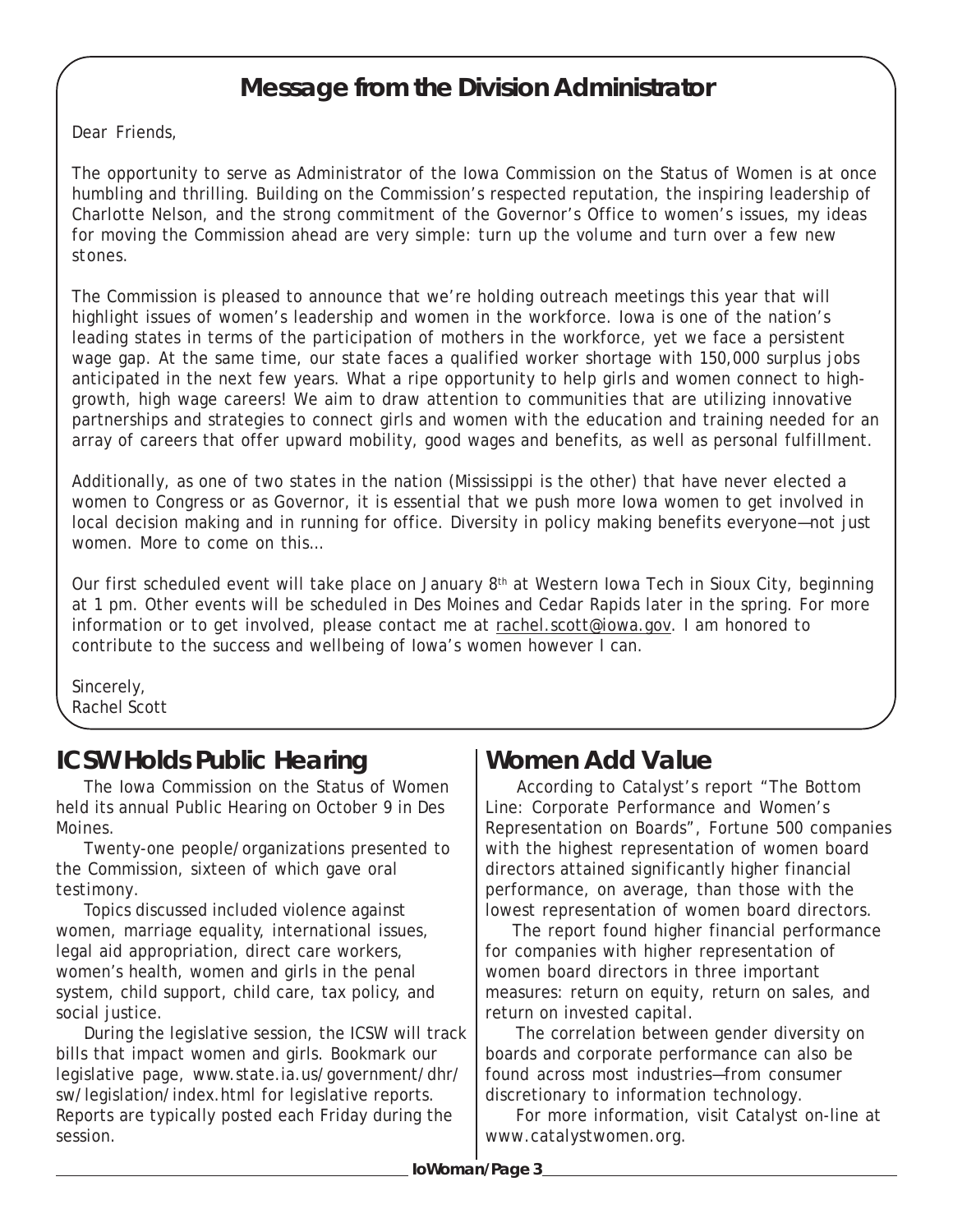# **Girls' Summit Update**

Young women involved in the juvenile justice system present with characteristics and experiences that differentiate them from their male counterparts. As such, the juvenile justice system in Iowa must consider these factors if it is to effectively and efficiently impact recidivism and rehabilitation.

Historically, young women have been a smaller segment of the juvenile justice population. They remain so today. Consequently, they are easy to overlook. But Iowa's response to them is no less important. Perhaps, because they are fewer in number, our system can have a true and meaningful influence with prevention of further penetration into both the juvenile and adult systems being the ultimate goal.

The Girls' Summit on young women in Iowa's juvenile justice system, held October 12th, presented a range of pertinent data to participants from justice and policy related fields. These participants were then asked to evaluate the information and make recommendations for action.

Recommendations fell into three broad categories:

*1. Designing Gender Specific Programs* It is necessary for programs that address the juvenile justice population to adopt principals that respond to the needs of young women. This includes meaningful educational and vocational alternatives, comprehensive sexuality education and appropriate health care services. Special emphasis should be placed on increasing family involvement, addressing traumatic abuse and deliberative planning for transitions between programs, to and from home and from the juvenile system to independent adulthood. Overall, there needs to be an increase in gender specific programming across the continuum of the juvenile justice system.

*2. Shifting the System for Better Results*

Justice system entities can more effectively address the unique needs of young women by increasing collaboration within and making a commitment to system improvement. Included in systemic change would be earlier intervention and the use of assessment tools that consider gender differences. In addition, system officials must be given more flexibility in dealing with system involved youth. Currently, services based on need are more easily obtained and funded when young women have delinquent complaints filed against them. Services

should be available without pulling them into the justice system. Of particular importance is the overlap among delinquent females and females with significant mental health and/or substance abuse and trauma related issues.

### *3. Investing in Young Women for Improved Outcomes*

Policymakers and the public need to be better informed about not only the differences that exist among juveniles based on gender but the misconceptions that abound and hamper efforts to effectively divert young women from the juvenile justice system. Community support is important to the success of young women, particularly in the many rural areas of our state. Legislative support for gender specific programming is crucial in order to provide the funds and training necessary to implement it. Moreover, policymakers and program providers would benefit from research about young women and the efficacy of both existing programming and emerging best practices.

A full report will be available soon. Contact Kathy Nesteby, 515/281-6915, 800/558-4427 or kathy.nesteby@iowa.gov for more information.

# **Women Earning Less**

In Fall 2007, the United States Census Bureau released wage figures from the 2006 Current Population Survey, showing the wage gap between men and women remaining stagnant, with women's median wages still 77 percent of men's.

Median salaries for full-time, year-round workers 15 and older show the following:

All men \$42,261 All women \$32,515 - 76.9% of men's

For women of color:

| <b>Black</b> | \$30,352 - 71.8% of all men's |  |  |  |
|--------------|-------------------------------|--|--|--|
| Asian        | \$39,313 - 93.0% of all men's |  |  |  |
| Hispanic     | \$25,198 - 59.6% of all men's |  |  |  |

The full report can be found at pubdb3.census.gov/macro/032007/perinc/ new05\_000.htm.

Equal Pay Day will be April 22, 2008. Educate your friends, neighbors, coworkers, and legislators about gender wage discrimination and what impact it has on your family. Look for more about Equal Pay Day in the March/April *IoWoman.*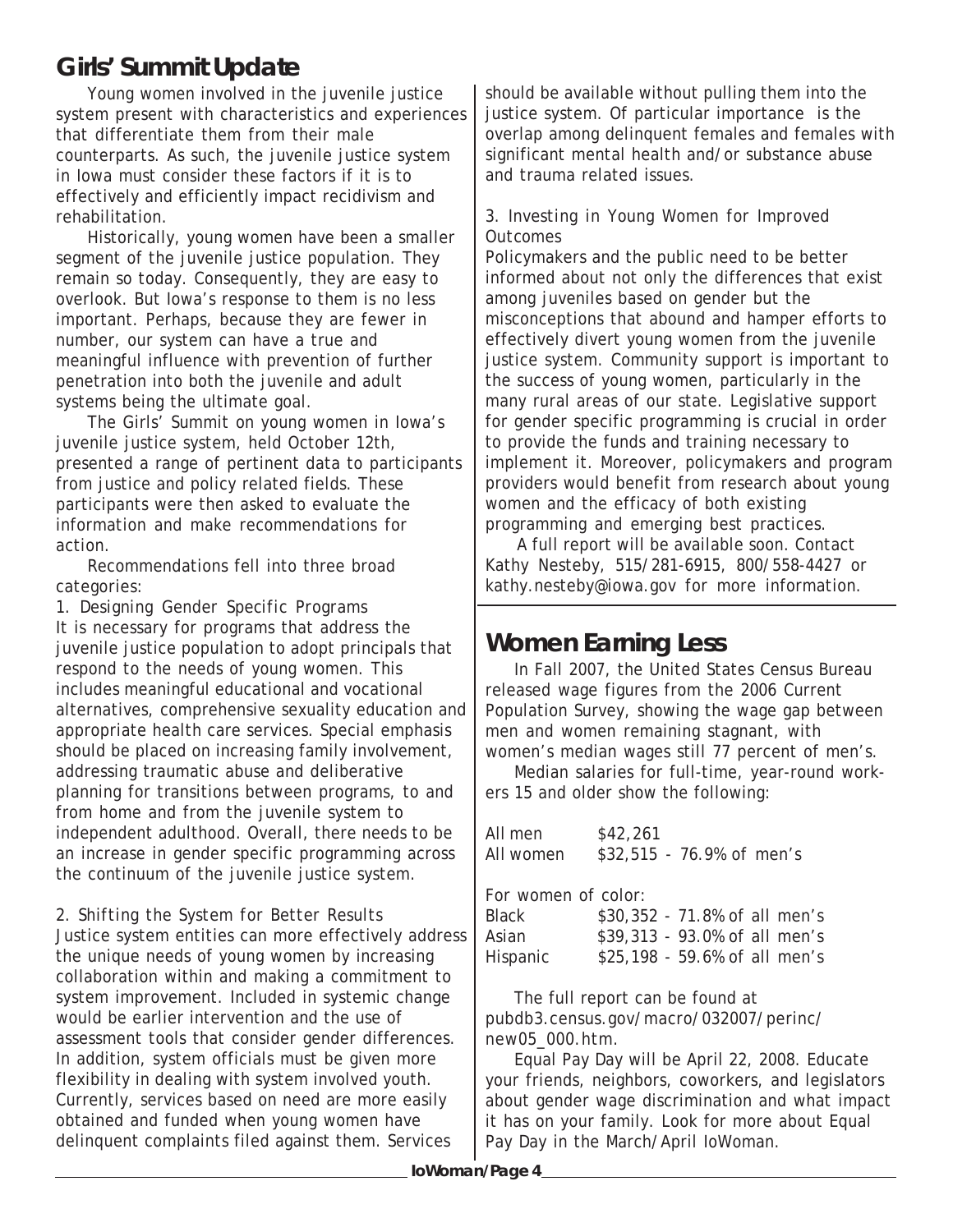# If you are fascinated by powerful women, this is an afternoon you won't want to miss…

Tuesday, January 8<sup>th</sup>

Western Iowa Tech Community College, Sioux City Campus Advanced Sciences Building, Multi-purpose Rooms L416-417

### **1:00- 2:30p Dynamos! Women's Leadership in Siouxland**

Iowa women are making landmark achievements in business, philanthropy, science, community leadership, and more. What's next for women's leadership in Sioux City? How can we go even further? This event includes a brief overview of Iowa's Women's Leadership Agenda from the Iowa Commission on the Status of Women and a lively roundtable discussion by some of Siouxland's most dynamic and influential women.

### **3:15- 5:00p Women and the Skilled Worker Shortage: Siouxland's Solutions and Opportunities**

Iowa is expected to have a surplus of 150,000 high-tech, high-growth jobs within the next few years. Are women actively engaging with these opportunities to break new ground and earn more, or will it be business as usual? Expert women from Siouxland and the State of Iowa will highlight what's already working for women in non-traditional career paths, what the challenges are, and how Siouxland can lead the way for women. A panel of working women, moms and students will add their realistic—and optimistic— perspectives.

These events are sponsored by the Iowa Commission on the Status of Women, Western Iowa Tech Community College, the Siouxland Chamber of Commerce, United Way of Siouxland, Junior League, and Women Aware.

# **Iowa Ranked 12th in Women's Health**

While some states made some small gains in critical indicators for improving women's health, the nation as a whole and most states are falling behind in their quest to meet national goals for women's health. *Making the Grade on Women's Health: A National and State-by-State Report Card*, a project of the National Women's Law Center and Oregon Health & Science University, gave Iowa an overall grade of "unsatisfactory" and ranked the state 12th. No state receives an overall "satisfactory" grade for women's health status.

"By and large, states are failing to meet minimum standards when it comes to women's health," said Judy Waxman, NWLC Vice President for Health and Reproductive Rights. "Policymakers must make women's health a top priority, Far too many women are suffering and dying from chronic illnesses and diseases that preventive care, improved health care access could prevent or detect sooner and improve outcomes."

To learn more about how Iowa or the nation fared on critical health status indicators and policies, go to: hrc.nwlc.org.

# **ICSW Day on the Hill**

On Tuesday, January 22, the ICSW will hold an open house with legislators to discuss the ICSW's 2008 policy agenda from 7:30 - 9 a.m. in the Legislative Dining Room of the State Capitol.

Our breakfast event will also kick-off Women's Advocacy Week, which continues from January 22 to January 29. Hope to see you on the Hill!

# **TSA Jobs in Iowa**

The United States Transportations Security Administration has job openings for Transportation Security Officers (screeners) at the Des Moines International Airport.

Women are encouraged to apply.

These federal jobs are parttime, entry-level positions with a starting salary rate of \$12.86/ hour and federal benefits. While no previous experience is required, interested applicants must by a U.S. citizen or national; have a high school diploma, GED or equivalent; OR at least one year of full-time work experience in security work, aviation screener work, or x-ray technician work; and be proficient in English.

Go to tsajobs.com or call 800-887-1895 for more information.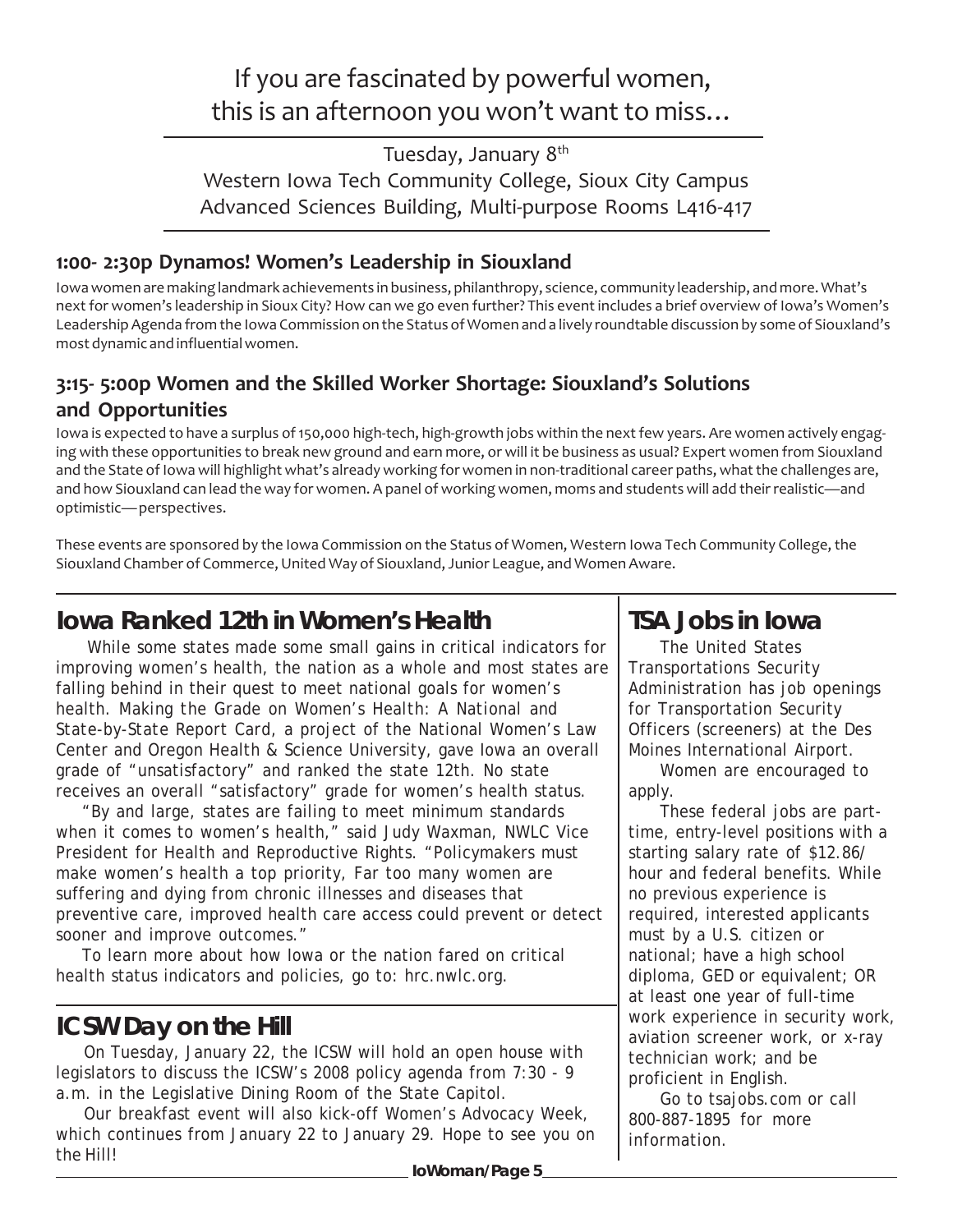# **Women, Land, and Legacy**

The USDA Farm Service Agency (FSA) and the Natural Resources Conservation Service (NRCS) in Iowa, in cooperation with the North Central Regional Center for Rural Development (NCRCRD), announce the availability of the publication *Women, Land and Legacy<sup>SM</sup>: Results from the Listening Sessions.* The publication documents the findings of research conducted by the Women, Land and Legacy (WLL)<sup>SM</sup> outreach project of the USDA State Outreach Council.

Derryl McLaren, State Executive Director for Iowa's Farm Service Agency, is excited these results are being released and states "the farmland ownership study shows that women have decision making authority over a high percentage of Iowa farmland (47-54%). There is a need to communicate agricultural women's strengths and needs and how farm service providers can respond more effectively."

*Women, Land and LegacySM: Results of the Listening Sessions* provides information learned from WLLSM listening sessions that took place September 2004 – December 2006. Dr. Cornelia Flora, Director of the NCRCRD says, "This research documents women landowners' multiple-dimension approach to their land. Their concerns with the environment, community, and spirituality and their desire to balance it with financial stability, reveals the possibilities of more holistic approaches to land management and rural development." Richard Van Klaveren, State Conservationist for NRCS says, "The publication includes input from over 800 Iowa agricultural women regarding their relationship to the land, their dreams and visions for Iowa's land, resources that have been helpful to them, and what resources and actions are needed locally to assist them in making sound decisions based on their values for their land, their families, and their communities."

The WLL<sup>SM</sup> State Team, currently consisting of representatives of FSA, NRCS, National Catholic Rural Life Conference (NCRLC), and the NCRCRD, assist local WLL<sup>SM</sup> teams and Coordinators of Resource Conservation and Development (RC&D) to conduct WLL<sup>SM</sup> activities in local counties. The state team develops guidance and support for the future development of WLLSM . *Women, Land and LegacySM* : *Results of the Listening Sessions* can be found at www.ncrcrd.iastate.edu/wll.html.

# **National Hall of Fame**

The National Women's Hall of Fame held its 2007 Induction Weekend in October in Seneca Falls, New York – birthplace of the women's rights movement. Nine distinguished American women were inducted into the Hall for their significant contributions to society.

Inductees were Dr. Eleanor K. Baum - the first female engineer to be named dean of a college of engineering in the United States; Swanee Hunt - an internationally recognized expert on foreign affairs and diplomacy, working to increase the participation and inclusion of women in peace processes around the world; Winona LaDuke - an advocate for public support and funding for frontline native environmental groups; Dr. Judith L. Pipher - she and her colleagues were the first U.S. astronomers to turn an infrared array toward the skies;

The five women being honored posthumously include Julia Child, Dr. Elisabeth Kübler-Ross, Catherine Filene Shouse, Henrietta Szold, and Martha Coffin Wright.

For complete biographies of all of the inductees, visit the News section of the Hall's website, www.greatwomen.org.

# **Make Tax Time Pay**

Make tax time pay for you -- claim the tax benefits you've earned. You may be eligible for the earned income tax credit and child tax credit. You may owe less in taxes and get cash back from the IRS.

If you worked in 2007, had children living with you, and earned less than \$33,241 or did not have children living with you and earned less than about \$12,590, you could qualify.

File a tax return to claim all the tax credits you've earned. Volunteer Income Tax Assistance helps people fill out tax returns for free. For a site near you, call 800/829-1040. You may also learn more about credits from the IRS at 800/829-1040 or www.irs.gov.

### **Women's History Month** March is fast approaching. Is

your organization planning an event to celebrate Women's History Month? Please send information about events of your group or in your area that you would like to have included on the calendar. Send the information (date, time, short description, contact name/info) to Lori SchraderBachar at lori.schraderbachar@iowa.gov.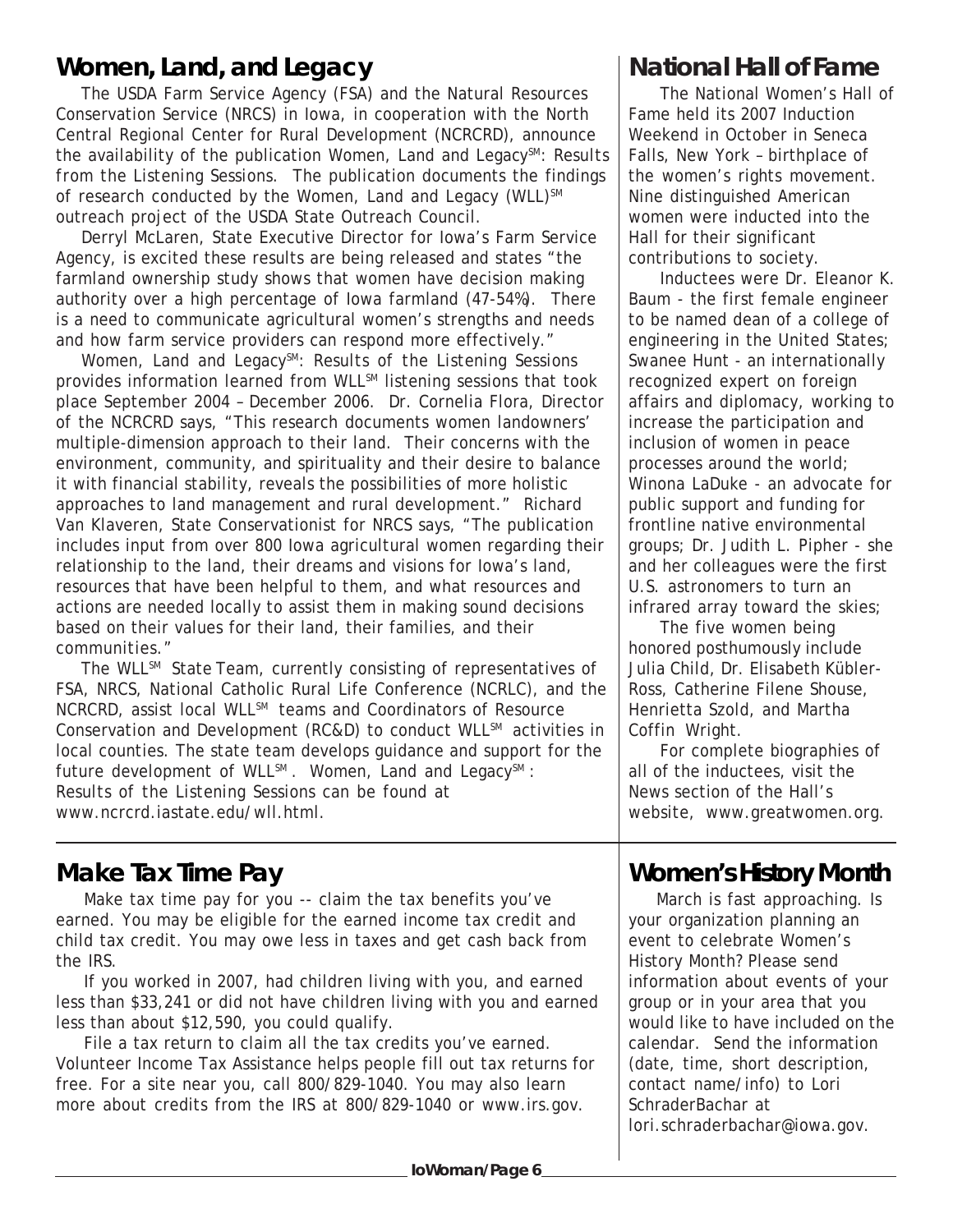# *Calendar of Events*

# *January*

- **4 Iowa Gender-Specific Services Task Force.** 10 a.m.-12 noon, Urbandale Public Library, Urbandale. Kathy Nesteby, ICSW, 515/281-6915, 800/558-4427, or kathy.nesteby@iowa.gov.
- **4 Iowa Human Needs Advocates.** Meets weekly at 9 a.m. in the State Capitol, Des Moines. Call 515/283-4525 for more information.
- **8 Dynamos**! **Women's Leadership in Siouxland.** 1- 2:30 p.m. Western Iowa Tech Community College, Sioux City. Free and open to the public. Joanne Parker, ICSW, 515/281-4461 or 800/558-4427 or joanne.parker@iowa.gov.
- **8 Women and the Skilled Worker Shortage: Siouxland's Solutions and Opportunities.** 3:15 - 5 p.m. Western Iowa Tech Community College, Sioux City. Free and open to the public. Joanne Parker, ICSW, 515/281-4461 or 800/558-4427 or joanne.parker@iowa.gov.
- **8 Flex Options Program for Employers.** 8 9 a.m., USA Corporate Offices, Ames. Free and open to the public. The U.S. Department of Labor Women's Bureau has partnered with HR Systems to implement Flex-Options in Iowa. To register or for more information, contact Tammy Verbrugge at 515/208-0190 or tverbrugge@hrsincorporated.com.
- **11 ICSW Policy Lunch and Learn.** 12 noon 1 p.m., Legislative Dining Room, State Capitol, Des Moines. Free and open to the public. ICSW, 800/558-4427, 515/281-4461 or dhr.icsw@iowa.gov.
- **14 The 2008 session of the 82nd Iowa General Assembly convenes.**
- **15 Friends of Iowa Women Prisoners.** 12 noon. Wesley United Methodist Church, Des Moines. Bring your own lunch. 515/283-1911.
- **18-19 Women in Denim: Celebrating Women of Rural America.** Buena Vista University, Storm Lake. Fee varies. www.womenindenim.com.
- **21 19th Annual Dr. Martin Luther King, Jr. Holiday Ceremony.** 10:45 a.m. to 12 noon, State Historical Building, Des Moines. Free and open to the public. Kim Cheeks, Iowa Commission on the Status of African Americans, 515/281-3274 or kim.cheeks@iowa.gov.
- **22 Iowa Commission on the Status of Women Open House with Legislators.** 7:30 - 9 a.m. State Capitol, Des Moines. Free and open to the public. For more information, 800/558- 4427, 515/281-4461 or dhr.icsw@iowa.gov.
- **22 Iowa Commission on the Status of Women Meeting.** 10:30 a.m. - 3 p.m. State Historical

Building, Des Moines. Free and open to the public. Call or write for special accommodations, 800/558-4427, 515/281-4461 or dhr.icsw@iowa.gov.

- **25** *Write Women Back Into History* **Essay Contest postmark deadline.**
- **25-26 Overall Women: A Conference for Today's Rural Woman.** Marriott Hotel, Coralville. Fee varies. 515/294-6222, ucs-info@iastate.edu or www.ucs.iastate.edu/mnet/overallwomen/ home.html.
- **26 Emma Goldman Clinic Annual Choice Dinner.** 6 - 9 p.m., Iowa Memorial Union, University of Iowa, Iowa City. Speaker: Judy Norsigian. For tickets or more information, call Toni at 319/ 337-2112 or ec\_egc@yahoo.com.
- **26 I'll Make Me A World in Iowa Celebration Day.** 10 a.m. - 7 p.m. Polk County Convention Center, Des Moines. Free. For more information, call 515/822-7171 or visit www.worldiniowa.com/celebration\_day.htm.
- **28 Flex Options Program for Employers.** 8 9 a.m., Principal Financial Group, West Des Moines and 12 noon to 1 p.m., Ankeny Chamber of Commerce, Ankeny. Free and open to the public. The U.S. Department of Labor Women's Bureau has partnered with HR Systems to implement Flex-Options in Iowa. To register or for more information, contact Tammy Verbrugge at 515/208-0190 or tverbrugge@hrsincorporated.com.

# *February*

### **African American History Month**

- **1 Iowa Gender-Specific Services Task Force.** 10 a.m.-12 noon, Urbandale Public Library, Urbandale. Kathy Nesteby, ICSW, 515/281-6915, 800/558-4427, or kathy.nesteby@iowa.gov.
- **8 ICSW Policy Lunch and Learn.** 12 noon 1 p.m., Legislative Dining Room, State Capitol, Des Moines. Free and open to the public. ICSW, 800/558-4427, 515/281-4461 or dhr.icsw@iowa.gov.
- **21 Governor's Conference on LGBT Youth.** Drake University, Des Moines. Fee varies. For more information, visit www.lgbtgovernorsconference.org, call 515/ 243- 1221 or e-mail info@iowasafeschools.org.
- **19-20 Harvesting Hopes and Dreams: Iowa Culture and Language Conference.** Polk County Convention Center, Des Moines. Fee varies. For more information, go to www.nwaea.k12.ia.us/ en/upcoming\_events/

iowa\_culture\_language\_conference/ *IoWoman***/Page 7**